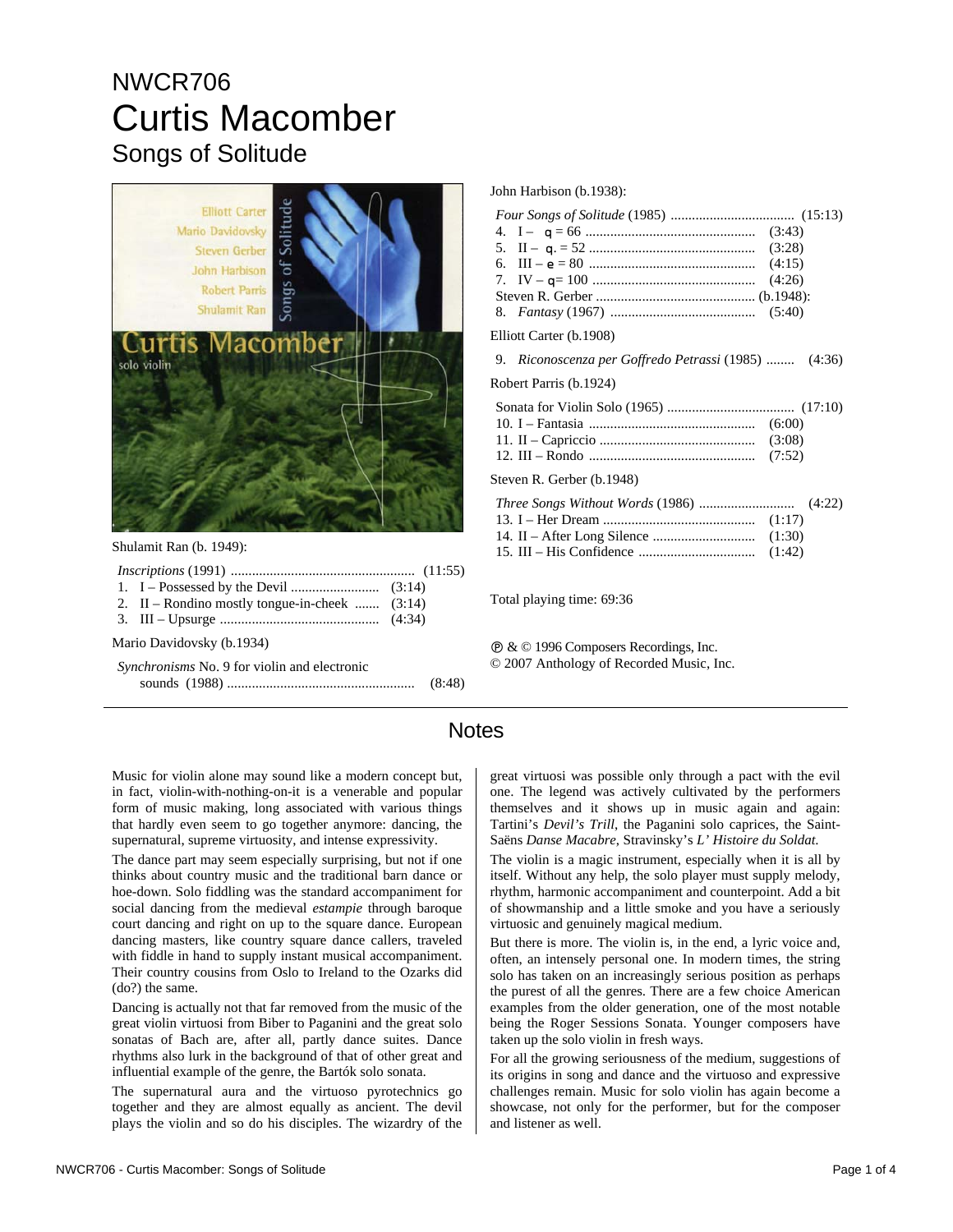**Shulamit Ran** was born in 1949 in Tel-Aviv, Israel, and graduated in 1967 from the Mannes School of Music. Her teachers included the Israeli composer Paul Ben Haim and Americans Norman Dello Joio and Ralph Shapey. Since 1973, she has been on the faculty of the University of Chicago and she has received awards and commissions from the Guggenheim Foundation, the Illinois Arts Council, the Fromm Foundation, the National Endowment, the Da Capo Chamber Players and many others. In 1991 her Symphony won a Kennedy Center Friedheim award and a Pulitzer Prize.

*Inscriptions* also dates from 1991. It was written for and dedicated to the violinist Samuel Magad, co-concertmaster of the Chicago Symphony, who gave its premiere in Orchestra Hall, Chicago, on June 9 of that same year. It has three movements, all of which carry suggestive titles. "...Possessed by the Devil" refers to the traditional association of the virtuoso and the evil one by, among other things, its consistent use of the tritone or diminished fifth, long regarded as "the devil's harmony" or *diabolus in musica*. The daemonic virtuosity, marked "brilliant," the stops, fits and starts, and the contrast between the unexpectedly diatonic/tonal elements and chromatic/atonal tendencies are all part of the fun. "...Rondino mostly tongue-in-cheek" uses repeated notes and a jaunty pizzicato tune that rises in 4/4 and falls in a hemiola 6/8; the less tongue-in-cheek subsections culminate in an intense passage marked "With abandon, passion" and "molto liberamente, expr" and lead to the return of the main Rondino theme. The finale, "...Upsurge," starts in the stratosphere to which it returns at the end; in between is a lively, figurated and even dance-like movement marked "brisk" and "leggiero, with whimsy," another bit of the underworld perhaps before the music vanishes back into the upper regions of thin air.

**Mario Davidovsky**, born in Buenos Aires, Argentina, in 1934, has lived and worked in the United States since 1958 when he studied at Tanglewood with Milton Babbitt and 1960 when he began his long association with the Columbia-Princeton (now Columbia) Electronic Music Center, which he led until 1994, when he joined the faculty of Harvard University. He has a long list of performances, commissions, and honors including a Pulitzer Prize, Rockefeller and Guggenheim Fellowships, awards from Brandeis University, the American Academy and Institute, the Pan American Union and the Naumburg, Guggenheim, Koussevitzky, and Fromm foundations.

Davidovsky is best known for his notable series of *Synchronisms* for live instruments and recorded electronic sounds. These include, in order, works for flute, quartet, cello, chorus, percussion ensemble, piano, orchestra, woodwind quintet and solo violin. The *Synchronisms* No. 9 for violin and electronic sounds is dedicated to the violinist Rolf Schulte who gave the first performance of the work in 1988 at Tanglewood and also made its first recording.

Davidovsky was trained as a violinist and he was brought up on the traditions of what he calls "turn-of-the-century violinism." He literally takes the technique of one generation and applies it to the musical sensibility of another; Sarasate or Wieniawski serialized! He also plays with the relationship between the live instrument and the electronic part, one in the traditional Western tuning, the other with the whole gamut of tonal possibility on a continuum. "I was," he says, "trying to embed two musical spaces into one and hopefully come up with something that is more than the sum of its parts. The violin initiates gestures that the tape finishes. The violin modulates the tape and the tape modulates the violin."

Like the other works in the series, this piece follows traditional classical phrasing but neither traditional thematic construction nor strict twelve-tone methods apply. Davidovsky describes his compositional method as a "statistical curve of density"; it is related to European serialism but distinctive. Never mind; like the earlier *Synchronisms*, this is not a theoretical statement but a remarkably coherent piece with clarity and rhythmic integrity in its musical gestures.

**John Harbison** has had a distinguished career as a composer and a conductor. He was born in Orange, New Jersey, in 1938, studied at Harvard with Walter Piston, at the Berlin Hochschule with Boris Blacher, and at Princeton with Roger Sessions and Earl Kim. Since 1969, he has been on the faculty of the Massachusetts Institute of Technology where he directs the Cantata Singers and is now Institute Professor, the first person in the arts to gain such an honor. He also has served as composer-in-residence at Reed College, the Pittsburgh Symphony, the Los Angeles Philharmonic, and at Tanglewood. He has a long list of honors and commissions including awards from the Guggenheim, Kennedy Center-Friedheim, Fromm and Koussevitzky foundations, and the Boston Symphony. He received a commission from the Metropolitan Opera for an operatic adaptation of *The Great Gatsby*, slated for performance in 1999 [note: *The Great Gatsby* premiered Metropolitan Opera, December 20, 1999].

Harbison's wife, Rose Mary Pederson, is a violinist, and he has written a number of major works for her including a Sonata, a Sinfonia, and a Concerto for Violin and Orchestra as well as Variations for violin, clarinet and piano. The *Four Songs of Solitude* of 1985, dedicated to her as a personal gift, were originally intended to be performed only privately, a stipulation that has only recently been removed.

Aside from the word "solitude"—which may simply refer to the loneliness of the long distance solo violinist—there are few overt clues about the composer's expressive intentions; even the tempo indications are merely metronome marks. But each of the movements has a marked character: the first with its wistful descending chromaticism setting out from D; the second, a kind of barcarolle, with modal or pentatonic phrases marked *semplice* alternating with wide-stepping figures mostly in sharps; the third, highly figurated and tonally uneasy; and the fourth, based on a recurring chorale in double stops alternating with a stop-and-go, sweet-and-sour second subject that keeps trying to push ahead, only to be tamed, calmed down, and absorbed by an extended version of the chorale, closing down and resolving on D.

**Steven R. Gerber** was born in 1948 in Washington, D.C., and studied there, at Haverford College and at Princeton. His teachers included Robert Parris, Milton Babbitt, J.K. Randall, and Earl Kim. He currently resides in New York City.

In the past few years Gerber has become perhaps the most often performed American composer in the former Soviet Union, having toured there numerous times and been given dozens of orchestral performances and many concerts of his solo and chamber works. His most recent compositions are *Dirge* and *Awakening*, premiered by the Russian National Orchestra under Mikhail Pletnev; a violin concerto written for Kurt Nikkanen and played by him at the Kennedy Center to rave reviews; a cello concerto written for Carter Brey; and String Quartet #4 for the Fine Arts Quartet.

His *Fantasy* for solo violin is an early work, composed in 1967, when he was eighteen and showing the influence of his teacher, Robert Parris, as well as that of Béla Bartók, whose solo sonata is one of the major models for the medium. It was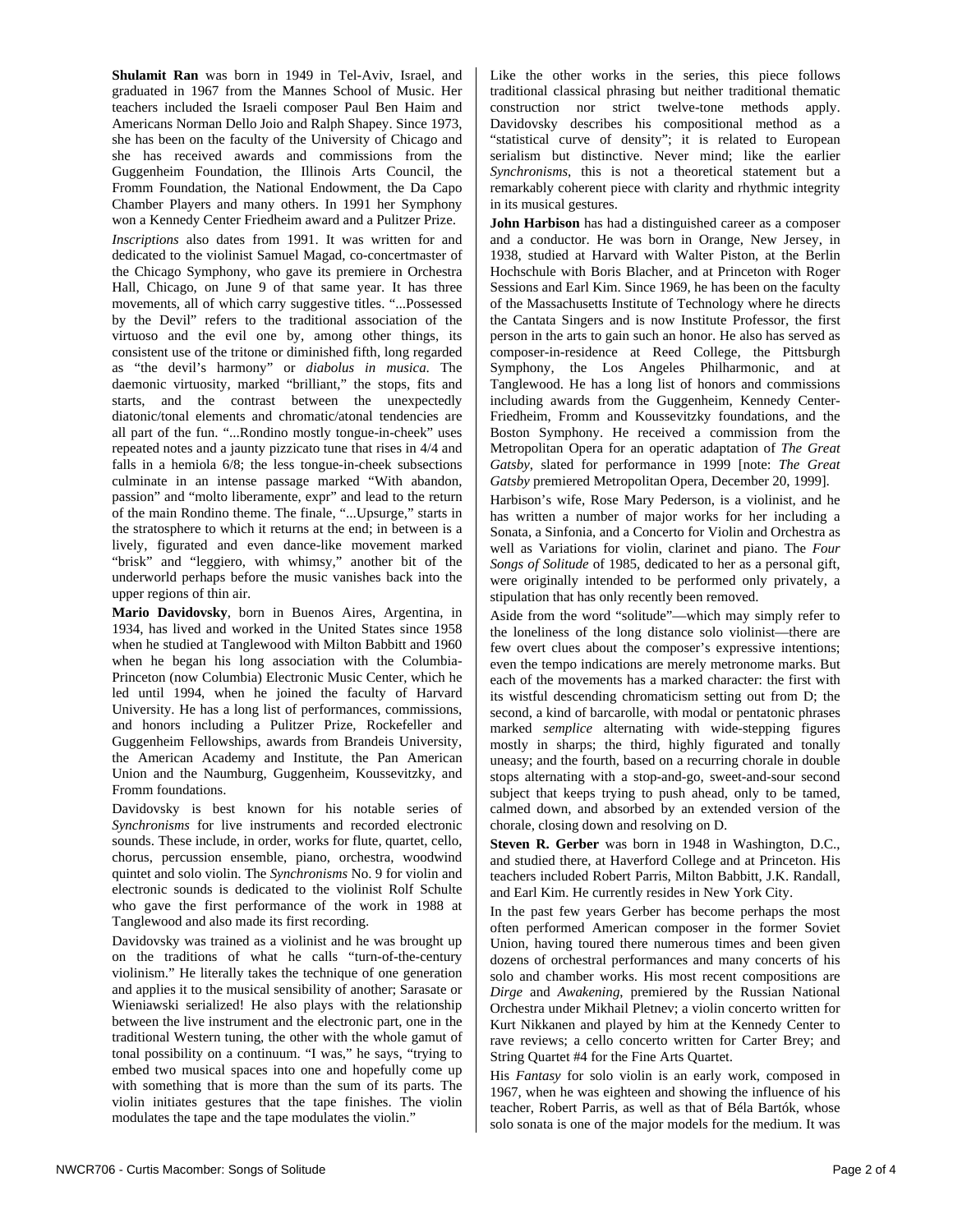written for Donald Dal Maso and the first performance was by Geoffrey Michaels in Philadelphia in 1969. Gerber's concept of a fantasy employs the traditional big romantic violin sound together with tempo changes and a rubato used almost throughout (where he doesn't want rubato, he is actually constrained to say so!). But the musical material is also highly intense and dissonant in a very twentieth century manner. The main section, in 6/8 most of the way, is dominated by high levels of intensity and dynamic extremes, mostly fortissimo or louder but occasionally pianissimo and dolcissimo. The middle section, mostly soft and played with a bouncing bow, is marked scherzando; unlike the opening, which is steady in meter but very variable in tempo, this is variable in meter but steady and forward-driving in tempo. It builds to its own fortissimo climax and leads to a return of the opening. There is a rather extended, sustained coda marked dolce and molto legato.

**Elliott Carter**, one of the best-known and most influential composers of his generation, was born in New York in 1908 and educated at the Horace Mann School in New York City, at Harvard, at the Ecole Normale de Musique in Paris and in the studio of Nadia Boulanger; an early association with Charles Ives was also important in his early development. Carter's growth as a composer was gradual but since 1950, the year of his String Quartet No. 1, his reputation and influence have grown enormously. Major works include several large concert and orchestral pieces, five fine string quartets and a variety of chamber ensemble pieces. Carter's trademark is the differentiation of instruments and sections, giving each player or each group a characteristic mode of music speech generating a complex polyphony of rhythm and tempo.

How, one may ask, does a composer of multi-rhythmic, multitempo, multi-character polyphony write for one single violin? *Riconoscenza per Goffredo Petrassi*, written for a 1985 Rome concert honoring a distinguished Italian colleague, provides an answer. The work is marked Quasi improvisando, "almost as if improvised," yet it is written out in meticulous detail, a typical Carter creative contradiction. There are three different areas of musical character which are best described by Carter's own directions: dolce, legatissimo, scorrevole (sweet, smooth, and swift) for the first; giocosamente, furioso, martellato (playfully, furiously, with hammered accents) for the second; and tranquillo, ben legato (calmly, rather smoothly) for the third. The dolce music, moderately soft and off the beat, moves right along in an uneven, loping manner; the martellatos are loud, rhythmic, and strongly accented; tranquillo refers to soft double-stop chords in suspended motion. Just as Bach suggests and implies counterpoints and harmonic structures through his canny writing for a single violin, so Carter uses the same seemingly limited medium to suggest his multi-character universe.

**Robert Parris** was born in Philadelphia in 1924 and studied at the University of Pennsylvania, the Juilliard School, the Berkshire School of Music in Tanglewood and the Ecole Normale de Musique in Paris. Since 1963 he has taught at George Washington University in Washington, D.C. where he

has been active in musical life as a composer, teacher, critic, pianist and harpsichordist.

The Sonata for Violin Solo was written in 1965 for a violinist who found it too difficult and was given its premiere only three years later by Joel Berman at the Phillips Collection in Washington. The opening Fantasia, like much of the music on this album, has an improvisational quality that makes free use of rubato, many changes of tempo, and a high level of contrasting material. There is a gradual intensification and a slide—literally a glissando—up to the climax after which the music subsides and returns to its earlier state. Parris calls the showy and tricky Capriccio, a "serious scherzo"; in contrast to the first movement, it keeps to a regular tempo and, except for a more complex mid-section, keeps a driving metrical regularity as well. The final Rondo in no way suggests the classical form but is, again in the composer's words, "slow and contemplative...the affective goal to which the earlier movements have been moving...[ending with] a rhyming confirmation of what was only implied previously." The dark and introspective lyricism of the movement is emphasized by the tuning, which requires the bottom string of the instrument to be lowered by a half step.

The final work on this program, Steven R. Gerber's *Three Songs Without Words*, is an arrangement from 1986 for solo violin of three of the composer's 1985 *Words for Music Perhaps*, settings of poems by William Butler Yeats for soprano and two violins. The first performance was by Anna Rabinova at the Phillips Collection in Washington. With or without words, these settings, simple and expressive, are more clearly tonal than Gerber's earlier work such as the *Fantasy;* his *Confidence* is even notated in four sharps, the key of E major. Although the pieces hold up musically on their own, it is of interest to read the texts for these *Songs without Words* which are included in the CD booklet.

—*Eric Salzman*

**Curtis Macomber** is a graduate of the Juilliard School where he was a student of Joseph Fuchs and a winner of the Morris Loeb and Walter Naumburg Prizes. He was first violinist of the New World String Quartet from 1982 to 1993 and made fourteen major recordings with the Quartet, was artist-inresidence at Harvard University and appeared numerous times on public radio and television in this country and Britain. A founding member of the Ives Piano Trio and a member of the Speculum Musicae ensemble since 1991, he has appeared in recital and with orchestra in all the major concert halls of New York as well as at the Kennedy Center, and the Festival of Two Worlds, Spoleto, Italy. He has also appeared with many major American chamber and new music ensembles including the Group for Contemporary Music and the New York New Music and in chamber music series across the country and in Europe. He has recorded for Nonesuch, CRI, Vanguard, Pickwick International, and Musical Heritage. Following his *Soliloquy*, an album for Koch International (featuring the Sessions Solo Sonata and works of Bruce Adolphe and Joel Hoffman) this album is the second in what he describes as a "comprehensive look at the great wealth of American music for solo violin."